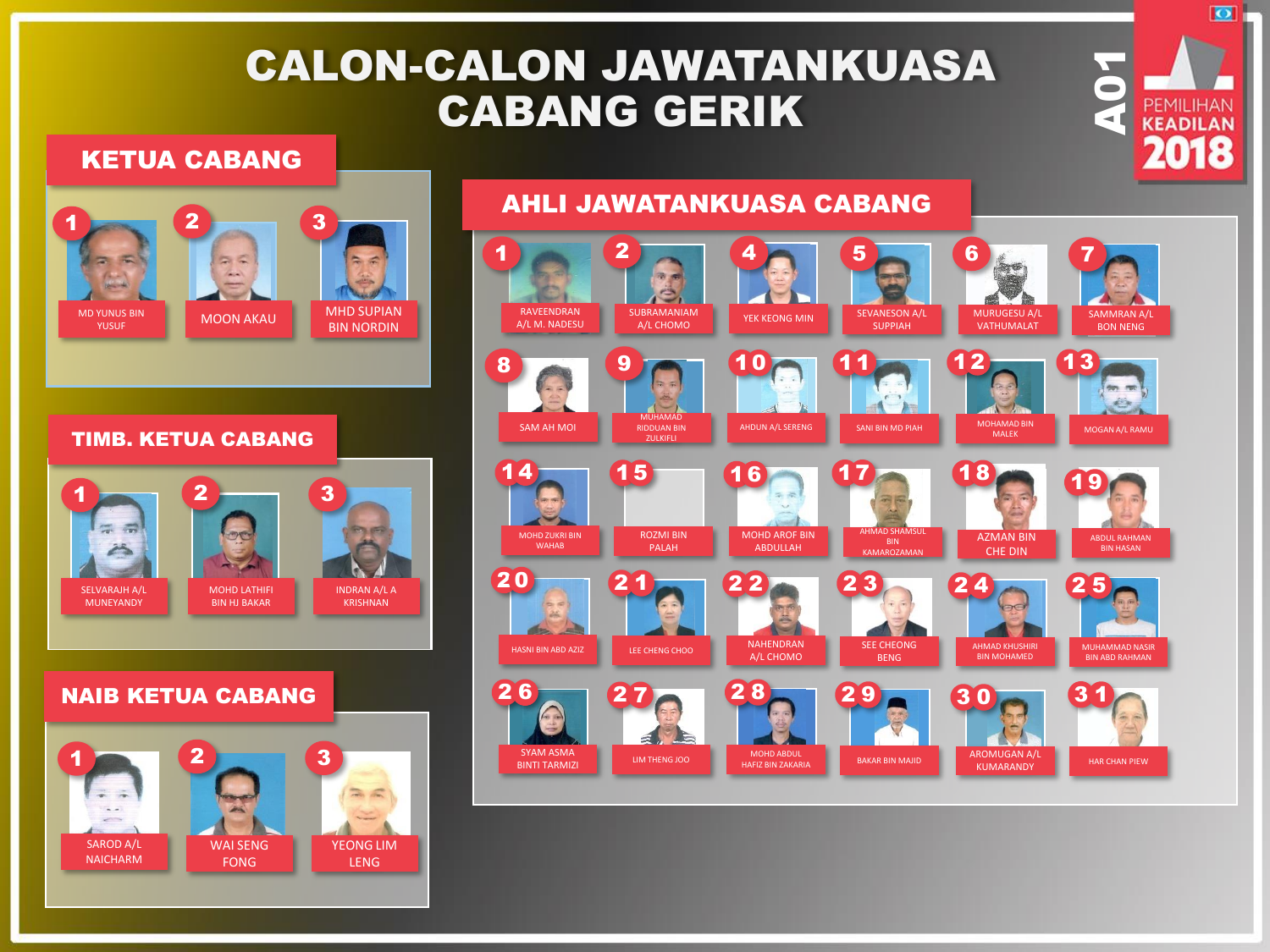# CALON-CALON JAWATANKUASA CABANG GERIK

### AHLI JAWATANKUASA CABANG



PEMILIHAN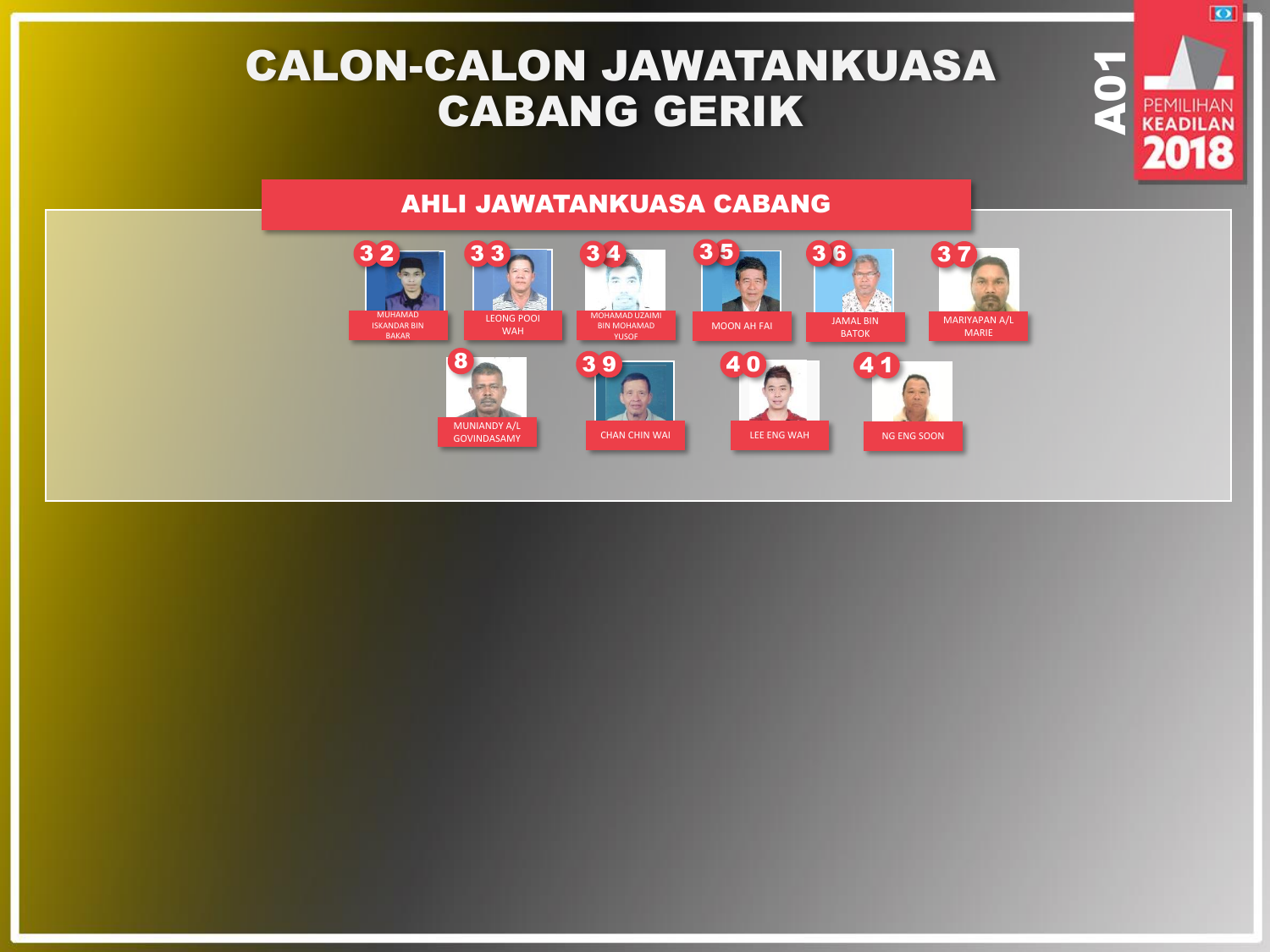# CALON-CALON JAWATANKUASA AMK CABANG GERIK

### KETUA AMK CABANG



#### NAIB KETUA AMK CABANG



## AHLI JAWATANKUASA AMK CABANG



**A01**